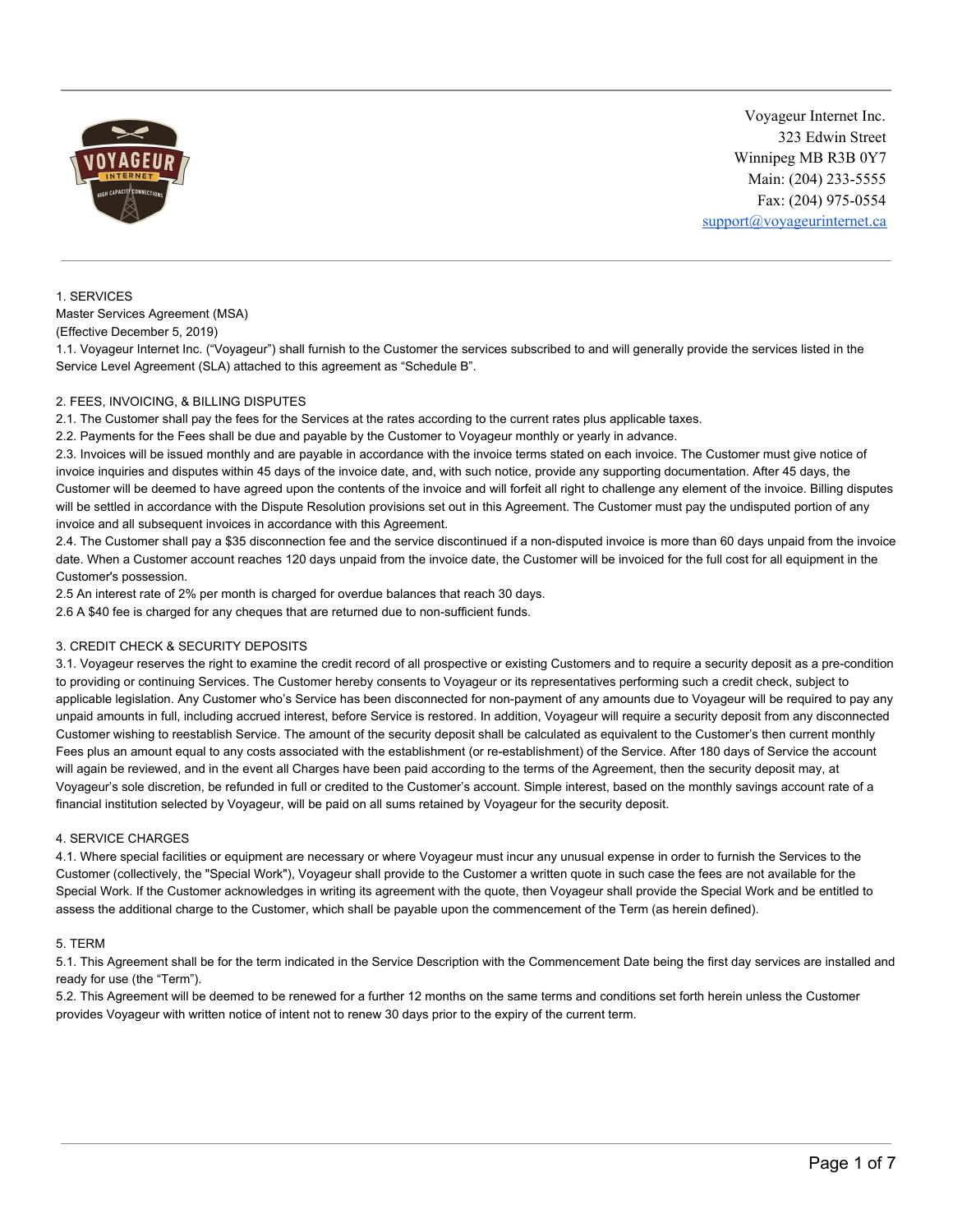

#### 6. VOYAGEUR PROPERTY & EQUIPMENT

6.1. All material and equipment provided by Voyageur and used in the provision of the Services ("Voyageur Equipment") shall at all times be and remain the exclusive property of Voyageur unless provided to the Customer by Voyageur under a separate sales agreement.

6.2. Upon termination of the Agreement for any reason described herein (disputes notwithstanding), the Customer shall surrender to Voyageur possession of all Voyageur Equipment in good order, repair and condition, normal wear and tear excepted.

6.3. Nothing in this Agreement contemplates, constitutes or creates a transfer or license of any intellectual property from Voyageur to the Customer.

#### 7. TERMINATION

7.1. If this Agreement is for any reason terminated by the Customer prior to the expiry of the Term, the Customer shall pay to Voyageur a termination fee (the "Termination Fee") equal to all of the remaining unpaid amount of the Fees for the period from the date of termination to the expiry of the Term. The Customer acknowledges that the Termination Fee is not in substitute or election of any other right or remedy Voyageur may have at law or in equity. 7.2. Voyageur may, with 30 days notice, terminate all or any of the Services for any breach of this Agreement by the Customer, including but not limited to nonpayment by the Customer of Fees not in dispute and all other amounts payable by the Customer to Voyageur pursuant to the terms of this Agreement or failure to comply with the Customer's obligations under the terms of this Agreement. In the event of Termination under this Clause, the Customer shall remain liable for all outstanding Fees plus all of the remaining Monthly Fees to the end of the term.

7.3. Either party shall be entitled to terminate this Agreement immediately with one day's written notice in the event of the other party's insolvency, receivership or voluntary or involuntary bankruptcy or in the event that Voyageur ceases to offer the Services. In the event of default by the Customer, any and all payments required to be made to Voyageur by the Customer shall be due and payable immediately.

7.4. Termination of this Agreement for any reason shall not relieve the Customer from any liability for amounts owing and accrued prior to the time that such termination becomes effective and any Termination Fee.

7.5. Voyageur shall be entitled to terminate this agreement with 90 days notice in the event that Voyageur ceases to offer the services ("Withdrawal from Market").

7.6 Voyageur can terminate this agreement and discontinue service in such case the customer does not follow the acceptable use policy (AUP).

#### 8. CUSTOMER OBLIGATIONS

8.1. The Customer shall:

8.1.1. supply and maintain any equipment or cabling necessary for interconnection to Voyageur's Demarcation Point;

8.1.2. take all legal steps necessary for interconnection and provision of colocation space for the Voyageur Equipment, including but not limited to securing

licenses, permits, Right of Way or other arrangements;

8.1.3. ensure at all times that the Voyageur Equipment (as herein defined) and the Customer or third party provided equipment is stored in a manner and in an environment which conform to the relevant equipment manufacturer's specifications;

8.1.4. be responsible for all loss and/or damage to the Voyageur Equipment, except where caused by the negligence of Voyageur;

8.1.5. provide all necessary infrastructure required for the safe and efficient operation and maintenance of the Voyageur Equipment and the Customer or third party provided equipment in accordance with Voyageur, Canadian Standards Association and other specifications or regulations as applicable; and as Voyageur may specify, from time to time;

8.1.6. permit Voyageur or its third party providers prompt, safe and unrestricted access to its premises for the purpose of performing its obligations under this Agreement;

8.1.7. at all times comply with the terms and conditions of Voyageur's Acceptable Use Policy ("AUP"), domain name registration policy and IP allocation policy, which policies are incorporated into this Agreement by reference thereto;

8.1.8. cooperate with investigations of breaches of Voyageur's AUP or other laws or statutes, where such investigation is undertaken by Voyageur or by authorities having jurisdiction over Voyageur, the Customer, or a third party who is the subject of the investigation;

8.1.9. be aware of, and comply with, changes to any federal or provincial law which may relate to the Customer's use of the Services; and

8.1.10 use the services according to the Voyageur AUP.

8.2. Resale of Services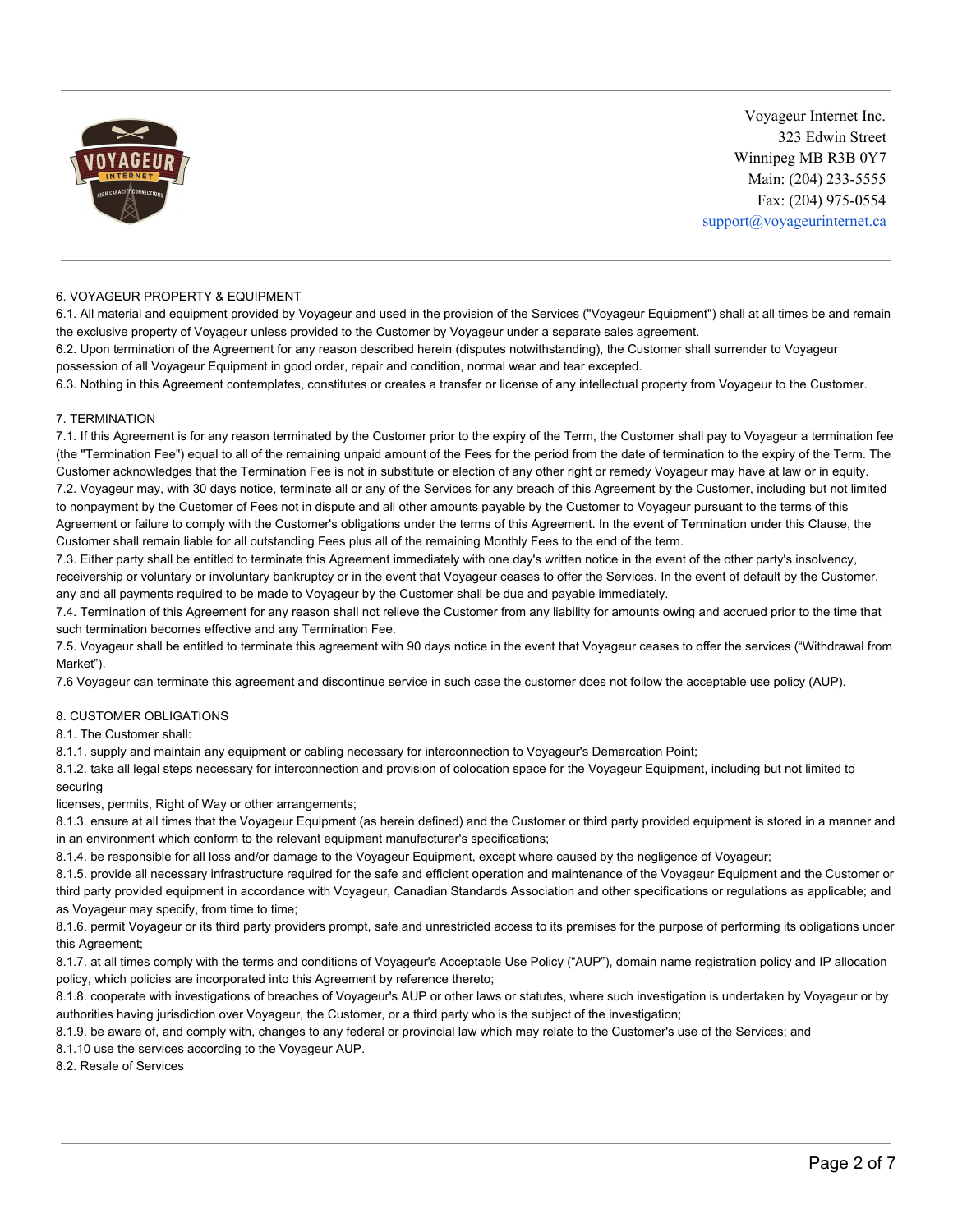

8.2.1. The Customer warrants that the Services will not be resold, unless Voyageur is notified in writing of the Customer's intent to do so. In the event that the Services are resold with notice to Voyageur, the Customer shall save and hold Voyageur harmless for all liability arising from the use or misuse of such resold services, which must be sold under a formal agreement similar in form to this MSA, including the AUP. The Customer acknowledges that notice to Voyageur of its intent to resell the Services is an acceptance of this clause. The Customer may, however, share the Services with third parties without cost ("Shared Services"). The Customer acknowledges that liability for any use or misuse of the Shared Services shall rest with the Customer. 8.3. Failure to Observe Obligations or Malicious Disruption

8.3.1. In connection with any investigation of a customer's failure to observe its obligations or any malicious disruption of any computer system or computer program of Voyageur, and/or of any breaches of the terms of this Agreement by the Customer or by any person who has access to the Services provided to the Customer, the Customer agrees that Voyageur may in its sole discretion create and keep backup information and examine the Customer's programs, data, printed output, and other media. Use of this information is governed by Voyageur's published Privacy Policy.

### 9. VOYAGEUR OBLIGATIONS

#### 9.1. Voyageur shall:

9.1.1. provided that the Voyageur Projected Installation Cost does not exceed the regular or quote installation fee, Voyageur will use reasonable efforts to arrange for the supply, installation and maintenance of the Voyageur Equipment at each site specified by the Customer in this Agreement and ensure that the Voyageur Equipment is installed and maintained according to the manufacturer's specifications; and,

9.1.2. provided that the maximum cost of installing the Services and the Voyageur Equipment is less than the Voyageur Projected Installation Cost amount, Voyageur will use reasonable efforts to activate the Services on or before the Requested Install Date provided that this Agreement is completed, signed and delivered to Voyageur in a reasonable amount of time prior to the Requested Install Date.

#### 10. WEB & EMAIL HOSTING DATA

10.1 Voyageur does not offer any email or data hosting services.

#### 11. CONNECTION SPEED

11.1. Connection speed represents the speed of a connection and does not represent a guarantee of available end-to-end bandwidth.

#### 12. WARRANTY Master Services Agreement (MSA)

12.1. Voyageurshall generally provide the Services in accordance with the SLAin respect of minimum service levels.

12.2. The Customer acknowledges that the Services may be subject to unscheduled and unannounced outages and breakdowns which may not be rectified promptly. Customer acknowledges that Voyageur does not warrant uninterrupted or error free Services and that Voyageur does not warrant the content, availability, accuracy or other aspect of any information including, without limitation, all data, files and other information or content in any form or of any type, accessible or made available to or by the Customer or its end users through the use of the Services.

12.3. In the event of the interruption, failure or breakdown in the Services, or of the loss or spoiling of the Customer's programs or data, Voyageur makes no warranty that either will be restored. The Customer assumes full responsibility for backing up its own files.

#### 13. SERVICE INTERRUPTION

13.1. Interruption in this Agreement refers to the inability of the Customer to complete Internet network connections due to a malfunction of the Voyageur Equipment or Voyageur's core network, and Voyageur is unable to reach the last piece of Voyageur Equipment before the Customer's Demarcation Point. For greater certainty, Interruption does not include any Voyageur Equipment or network failure associated with Internet connections outside of Voyageur's core network, any failure caused by the Customer, any failure caused by power outage or human error or any failure due to termination of the Services by Voyageur in accordance with the terms of this Agreement.

13.2. If applicable, any Interruption Rebate shall, upon written request by the Customer, be credited by Voyageur to the Customer within 30 days after Voyageur agrees to pay the Customer for the Interruption. (See SLA details.)

13.3. Notwithstanding the foregoing in this Section, the Customer acknowledges that the aggregate of the Interruption Rebate in any calendar month shall not exceed the total Fees for such month.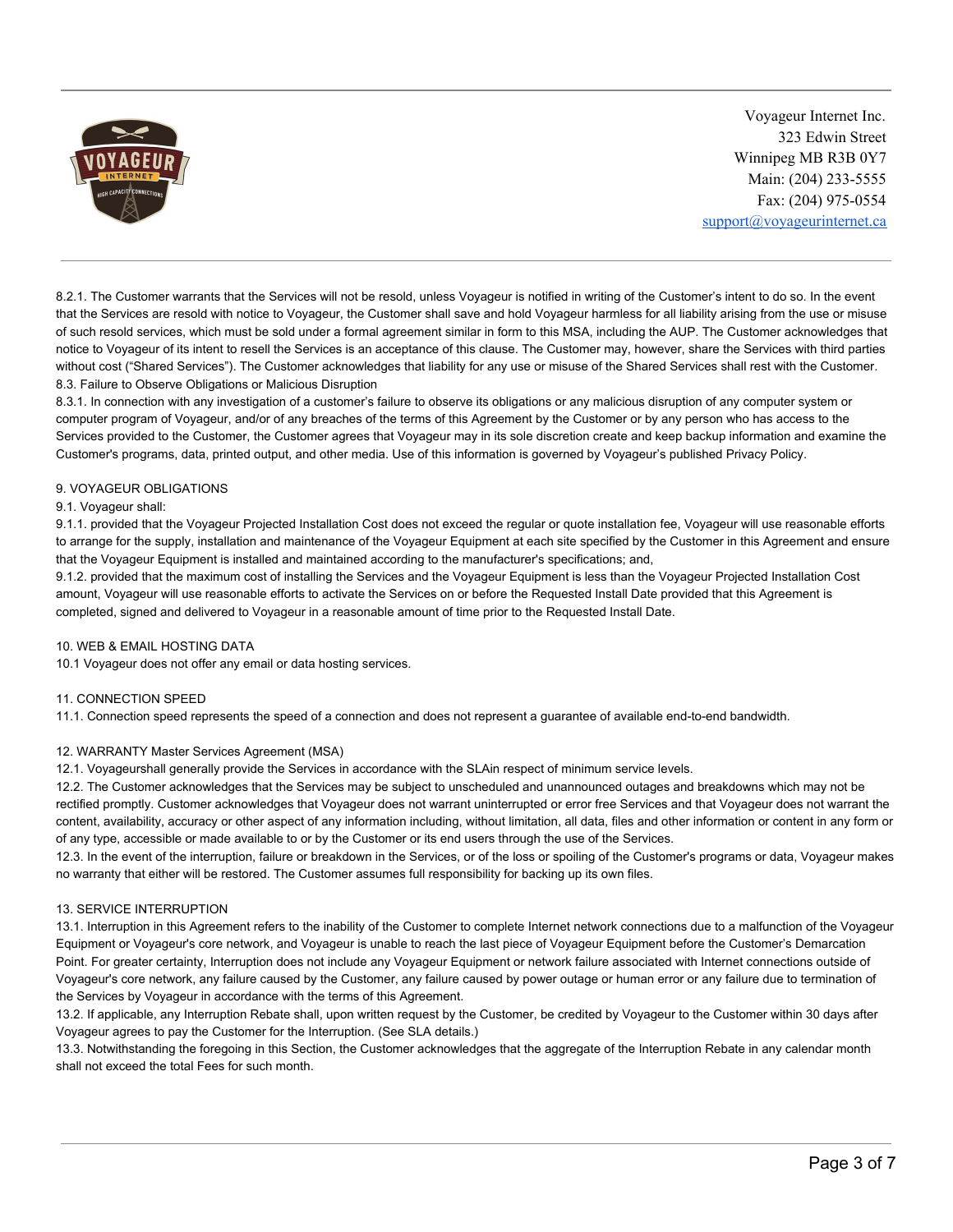

13.4. Any suspension of Services resulting from Scheduled Maintenance will not be considered an Interruption for the purpose of calculating the Service Availability or the Customer's entitlement to an Interruption Rebate, except to the extent such suspension of Services exceeds the announced maintenance window.

# 14. MONITORING, MAINTENANCE, REPAIR, TESTING, & CONFIGURATION OF SERVICES

14.1. Voyageur will maintain staff at its Network Operations Centre every day throughout the Term between the hours of 8:30 a.m. To 5:00 p.m. (CST), which shall be the sole contact for reporting trouble with respect to the Services by telephone at 1-204-272-5005 or such other number as may be communicated by Voyageur to the Customer from time to time. Upon receipt of a trouble report, Voyageur shall initiate maintenance action. Following correction of the trouble, Voyageur shall inform the Customer that the Services have been restored.

14.2. Voyageur's obligations under this Agreement do not extend to any relocation, maintenance, repair, rearrangement, alteration, modification or adjustment which becomes necessary due to, resulting from or in any way related to, damage, misuse or failure on the part of the Customer. Voyageur reserves the right to charge for unnecessary service calls requested by the Customer which are not the result of the disruption of Voyageur Services, and are related to Customer or third party equipment, service or actions.

14.3. Voyageur will monitor and maintain its core network, the Voyageur Equipment and the Services on a 24 hour basis each day throughout the Term. Specifically, Voyageur will provide maintenance (including Scheduled Maintenance and emergency maintenance) on its core network and Voyageur Equipment up to the Demarcation Point. Any equipment or network beyond the Demarcation Point shall be the responsibility of the Customer. 14.4. Voyageur may, from time to time, at its sole cost and discretion and without approval by the Customer, suspend the provision of Services to the Customer in order to perform Scheduled Maintenance, which may include but not be limited to inspections, testing, adjustments, repairs, installations or upgrades related to the operation or configuration of Voyageur's core network, the Voyageur Equipment, or the delivery of Services. This Scheduled Maintenance will occur between 10:00 p.m. and 6:00 a.m., CST. Except for emergency maintenance or service, Voyageur will provide 12 hours notice for any Scheduled Maintenance for those Services being affected.

#### 15. ACCESS

15.1. EmergencyAccess to Restore Services: The Customer agrees to provide access to its premises immediately upon Voyageur's reasonable request at no charge to Voyageur where Voyageur requires such access in order to remedy or restore any Services. The Customer must provide such access in order to retain any remedial rights or credits to which it may be entitled under the SLA.

15.2. Other Access: Voyageur may, upon reasonable notice (target 48 hours), make such inspections, tests, installations and adjustments as it deems necessary for the operation of the Customer or Voyageur's core network, network equipment or connecting facilities. The Customer agrees to make available to Voyageur, without charge, such facilities and equipment (including by providing access to the Customer premises) as are reasonably necessary in the circumstances. The Customer must comply with its obligations in this section in order to retain any remedial rights or credits to which it may be entitled under the SLA. Master Services Agreement (MSA)

# 16. LIMITATION OF LIABILITY

16.1. Voyageur's liability to the Customer under this Agreement, if any, shall not exceed the total Fees for the Service(s) in question during the month in which the event giving rise to the liability occurred. Voyageur's liability to the Customer, if any, shall be limited to direct damages. In no event shall Voyageur be liable for lost profits, loss of data, economic loss, or any other indirect, incidental, consequential, special, exemplary or punitive damages of any kind (even if Voyageur has been advised of the possibility of such damages), arising out of or in any way connected with this Agreement. These limitations apply to all causes of action, including breach of contract and tort (including negligence).

16.2. Under no circumstances will Voyageur or its successors and assigns, be liable to the Customer for any incidental, special or consequential damages, expenses, costs, liability, loss or damage whatsoever, whether arising in negligence, tort, statute, equity, contract, common law or any other cause of action or legal theory. The Customer agrees, acknowledges and confirms that Voyageur's liability arising out of or in connection with this Agreement and the provision of the Services, and the Customer's exclusive remedy, shall be limited to the Fee paid by the Customer and that this limitation is fair and reasonable in the commercial circumstances of this Agreement and that Voyageur would not have entered into this Agreement but for the Customer's agreement to limit Voyageur's liability in the manner, and the extent, provided for herein.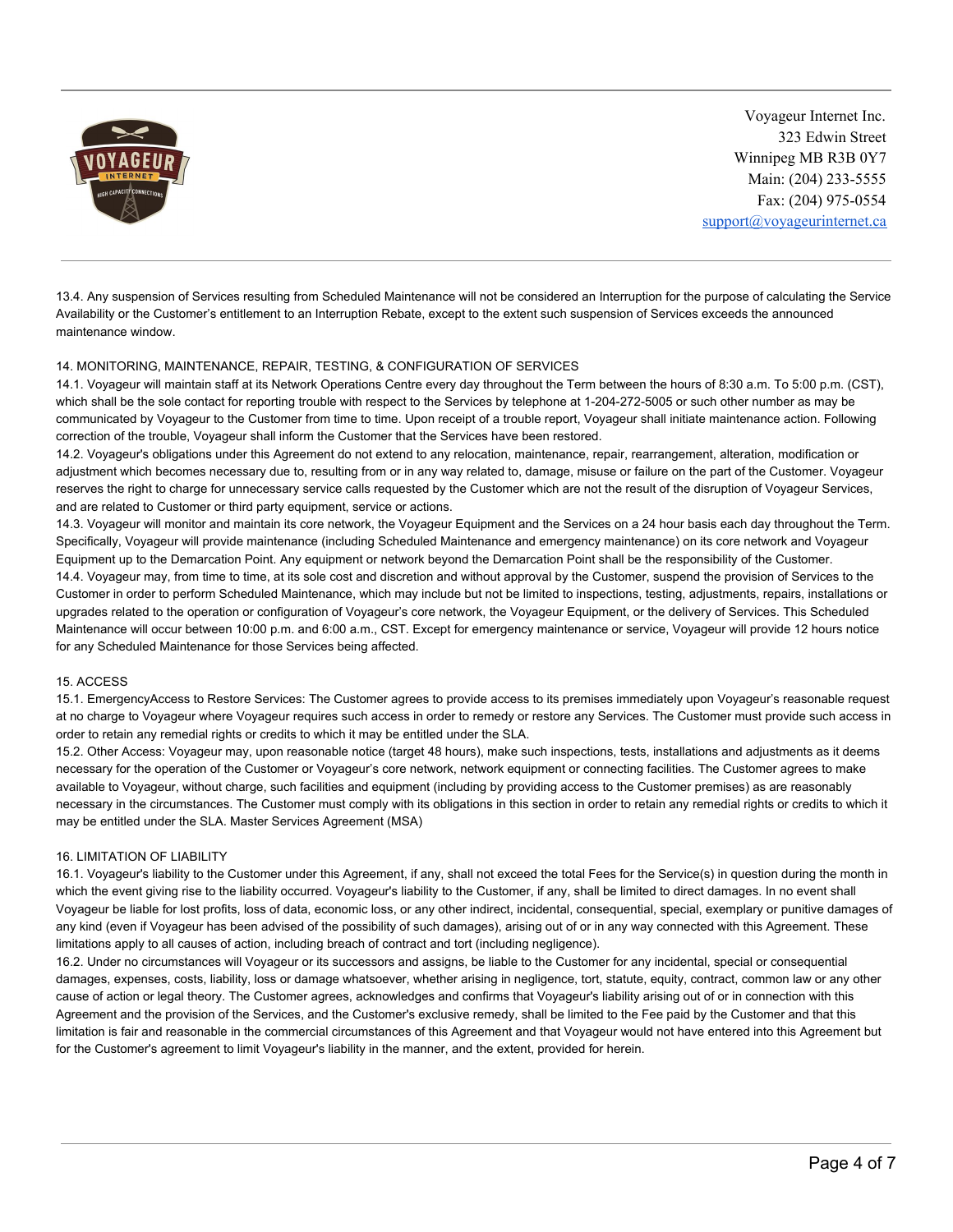

16.3. For greater certainty, the Customer agrees that Voyageur and its successors and assigns shall not be liable for any lost profits, anticipated revenue, loss of data, loss of use of any information system, lost business revenue, failure to realize expected savings or any other commercial or economic loss of any kind whatsoever arising out of or in connection with this Agreement or the provision of the Services, even if Voyageur has been advised of the possibility of such loss.

16.4. Voyageur is not liable for protection of privacy of electronic mail or other information transferred through the Services or any other network provider its customers may utilize.

16.5. Voyageur assumes no liability arising from the use of the Services furnished by Voyageur in combination with services, products or equipment provided by the Customer or any third parties.

16.6. The Customer shall have sole responsibility for the preparation of its programs and data. Voyageur, its directors, employees, sponsors and agents shall not be responsible for any fault or error in the Customer's programs or any programs accessed through the Services or the Internet.

16.7. This Section "Limitation of Liability" shall apply even in the event of a breach of condition, a breach of an essential or fundamental term or a fundamental breach of this Agreement by Voyageur.

### 17. INDEMNITY

17.1. The Customer shall indemnify and save Voyageur, its successors and assigns, and their directors, officers, employees and agents harmless from and against all loss, liability or damages of any type and expense, including reasonable legal fees and disbursements, arising from any and all claims by any third party, including end users and distributors (collectively, the "Third Party"), in connection with the use of the Services (and related equipment) by the Customer or any Third Party or in connection with the Customer's failure to comply with its obligations under this Agreement, whether the failure is attributable to the Customer or to some other person using the Customer's account with or without permission of the Customer.

17.2. The Customer shall indemnify Voyageur, its successors and assigns and their directors, officers, employees and agents, against any claim by a Third Party for alleged infringement of any copyright, trademark or any other intellectual property rights which arises as a result of the storage or processing of any of the Customer's programs or data on or through the Services or the Internet.

17.3. The indemnities contained within this Section "Indemnity" shall survive termination of this Agreement for the maximum amount of time permitted by law.

#### 18. DISPUTE RESOLUTION

18.1. In the event of any dispute, controversy, claim or alleged breach respecting this Agreement which cannot be resolved (each a "Dispute"), the Dispute shall be submitted to arbitration. The arbitration shall be held in Winnipeg, Manitoba, and shall be conducted in accordance with the The Arbitration Act (Manitoba), by a single arbitrator appointed by a Justice of the Manitoba Court of Queen's Bench. The decision of the arbitrator shall be final and binding upon the parties and the expense of the arbitration shall be paid as the arbitrator determines.

#### 19. CHANGE REQUEST

If the Customer wishes to order additional services or make a change to the Services:

19.1. the Customer may submit to Voyageur a written "Change Request" detailing the change in the Services being requested and the requested date for the changes in the Services;

19.2. Voyageur will respond to the Customer in writing via email within fifteen (15) business days of receipt of the Change Request (the "Estimate"), stating whether the change may be made, and if so, specifying the estimated cost and time required to implement the change and the impact, if any, of the change on the Services; and

19.3. the Customer may respond to Voyageur in writing via email within fifteen (15) business days of receipt of the Estimate by either advising Voyageur to proceed with the change based on the estimated cost and time schedule specified in the Estimate or by providing written notice that the Customer is withdrawing the Change Request (the "Withdrawal"). For greater certainty, if Voyageur does not receive the Customer's Withdrawal seven (7) days within delivery of the Estimate, then Voyageur shall deem the Change Request to have been withdrawn by the Customer.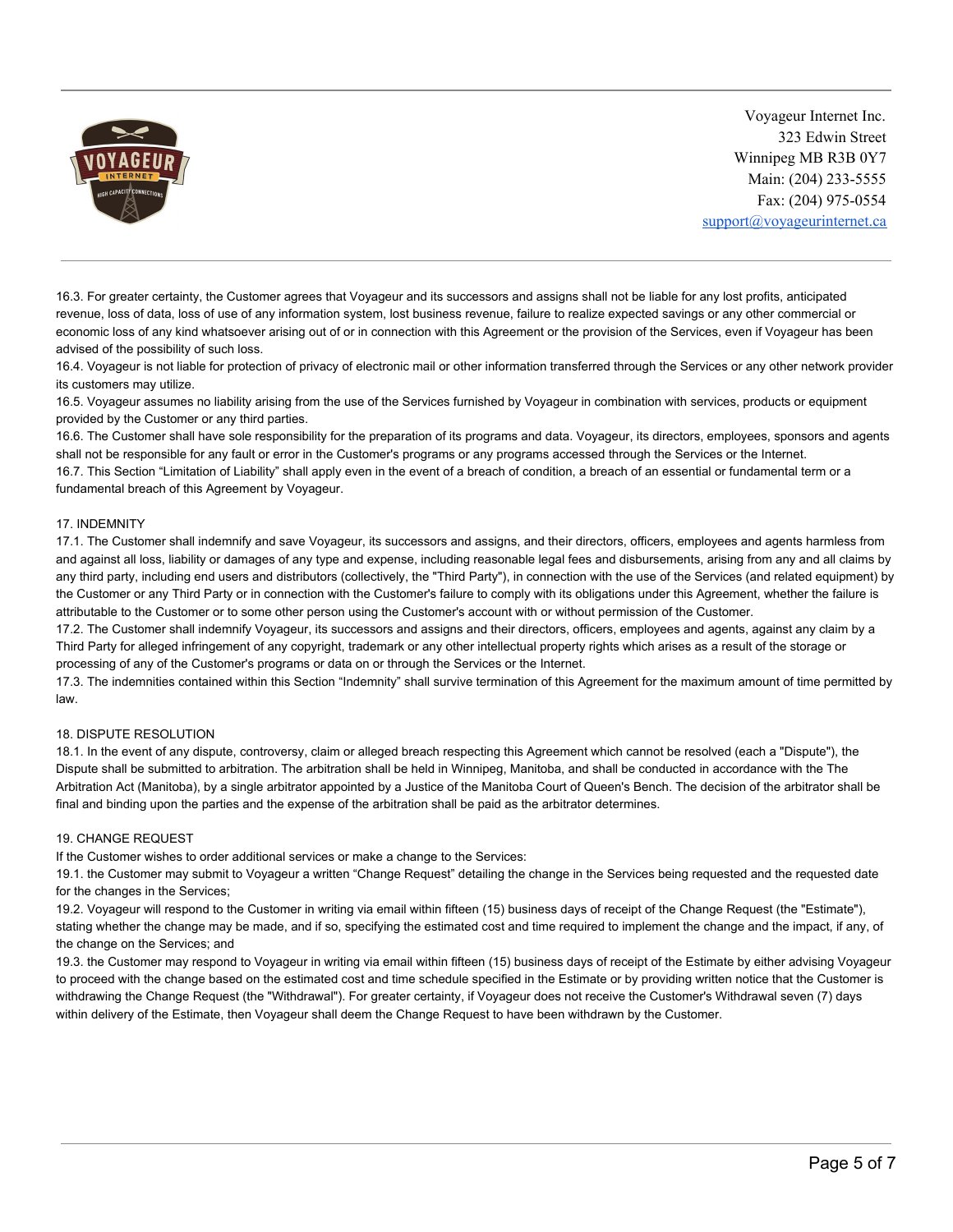

#### 20. INDEPENDENT CONTRACTORS

20.1. The parties to this Agreement agree that the relationships created by this Agreement is that of independent contractors.

### 21. CONFIDENTIAL INFORMATION

21.1. "Confidential Information" means any data, documentation or other information of a proprietary nature, and which a party ought to know is confidential or proprietary, which is disclosed or made available to the other party in connection with the negotiation, preparation or performance of this Agreement and the design, installation, delivery or implementation of the Services, including without limitation, the network design specifications. 21.2. Each party agrees not to disclose the Confidential Information of the other party without the other party's written consent, except as required by law, and agrees to take such care to protect the confidentiality of the Confidential Information as would be taken by a reasonable party to protect its own confidential information from disclosure. Furthermore, each party shall indemnify and save the other harmless from any losses or damages directly or indirectly caused by the disclosure of Confidential Information by the party or any of its agents, contractors, subcontractors, employees, successors or permitted assigns.

21.3. This Section "Confidential Information" (in its entirety) shall not apply to information which either party gains or may gain through independent sources, provided such information is not gained from a third party in breach of a similar non-disclosure agreement.

21.4. This Section "Confidential Information" shall not apply to requests for information from a law enforcement, government, or agency having jurisdiction over Voyageur or the Customer, nor shall it apply to information requested pursuant to a subpoena or other legal proceeding. 21.5. Both parties rights and obligations under this Section "Confidential Information" survive any termination of this Agreement for a period of 24 months.

### 22. GENERALPROVISIONS

22.1. Amendment: Voyageur will update this agreement from time to time.

22.2. Assignment: The Customer shall not assign this Agreement without the prior written consent of Voyageur, which consent shall not be unreasonably withheld. Any attempted assignment without such prior written consent shall be void. Voyageur shall be permitted to assign this Agreement without the consent of the Customer.

22.3. Customer: Use of the term "Customer" shall in all cases include the directors, officers, employees and agents of the Customer.

22.4. Industry Terms: Words having well-known technical or trade meanings shall be so construed, as the context reasonably requires.

22.5. Discretion of Voyageur:Any discretion, option, decision or opinion by Voyageur shall be sufficiently exercised or formed if exercised or formed by or subsequently ratified by Voyageur's system administrator or any other person or persons designated by Voyageur's directors.

22.6. Entire Agreement: This Agreement constitutes the entire agreement among Voyageur and Customer with respect to the matters referred to herein, and supersedes all prior negotiations, proposals, agreements, representations, warranties, whether oral or written, with respect to such matters. 22.7. Enurement: This Agreement shall be binding upon and enure to the benefit of Voyageur and the Customer and their respective successors and

permitted assigns.

22.8. Governing Law: This Agreement shall be governed by and interpreted according to the laws of the Province of Manitoba and the laws of Canada applicable therein.

22.9. Interpretation: In this Agreement, the sections and headings are for convenience of reference only and shall not affect its construction or interpretation.

22.10. Non-Waiver: No waiver of any term or provision or of any breach or default shall be valid unless in writing and signed by the party giving such waiver, and no such waiver shall be deemed a waiver of any other terms or provision or any subsequent breach or default of the same or similar nature.